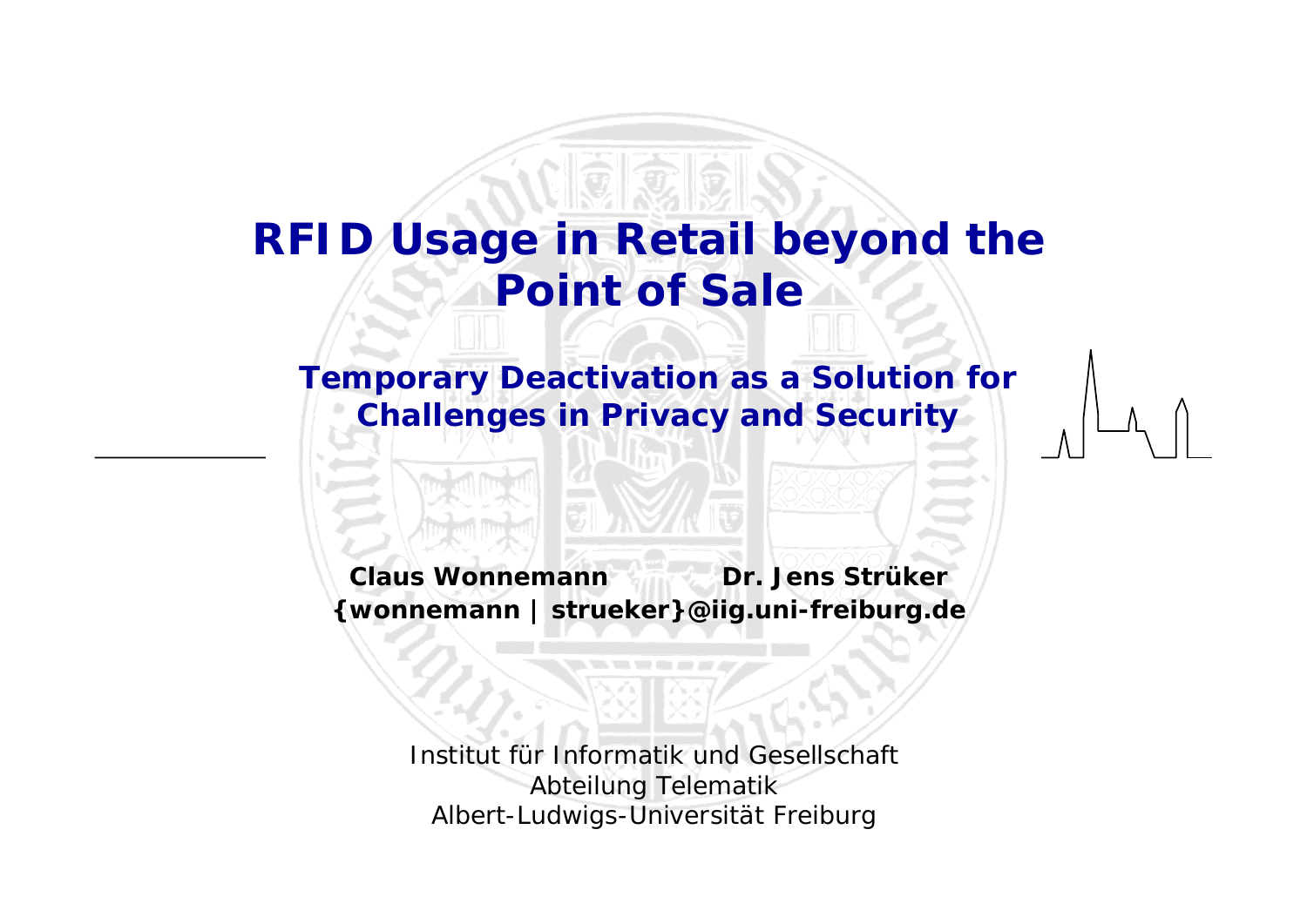### **RFID in Retail**





- **Automatization in the supply chain is the major goal**
- **Tagging of pallets & boxes**
- **Common standard:** *EPC C1G2*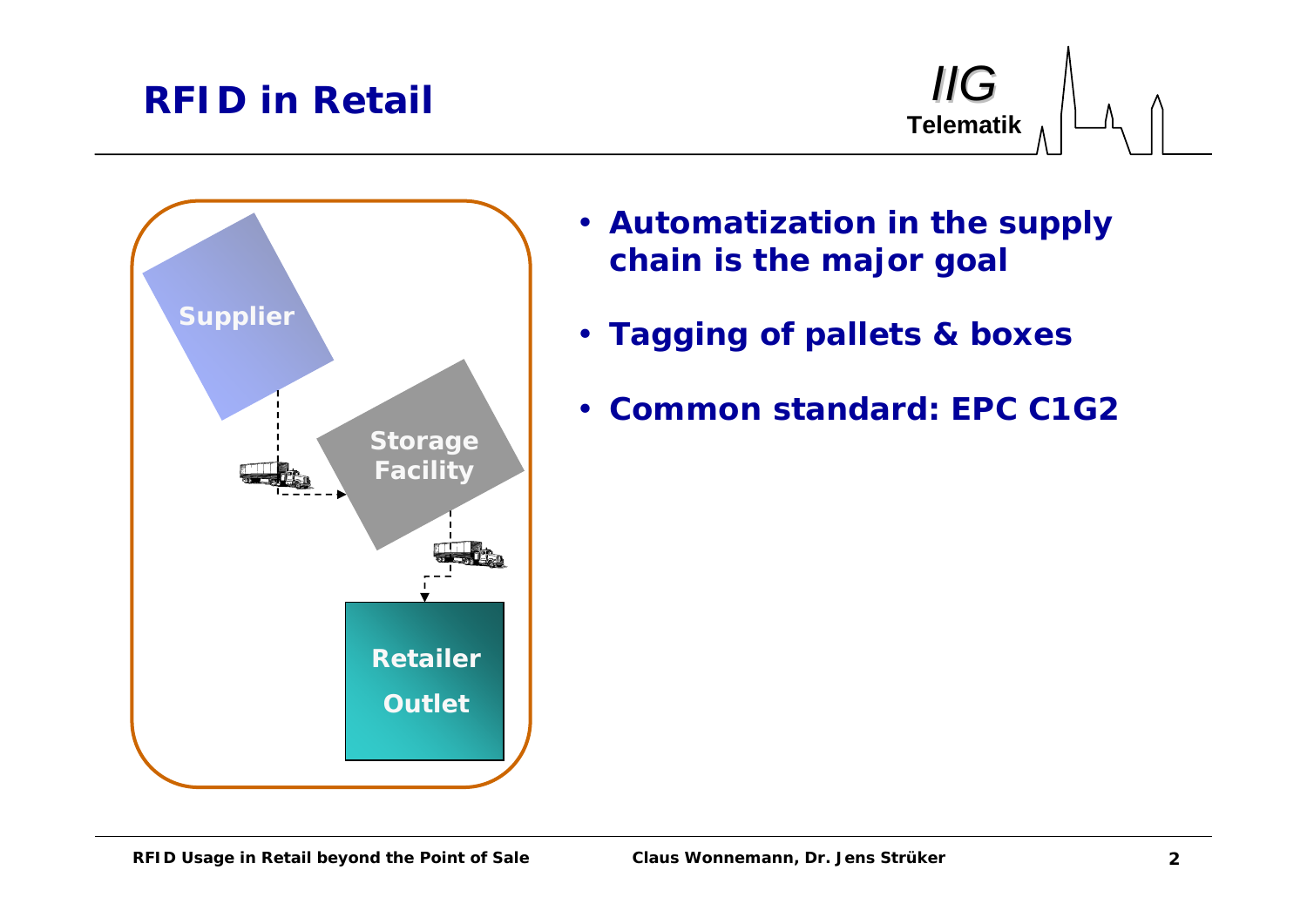**RFID in Retail – Privacy Challenges**



• **Problems occur when customerscome into play**

**Telematik**

*IIG*

- **Traceability is the major threat**
- *Kill* **feature addresses problem (outside the shop)**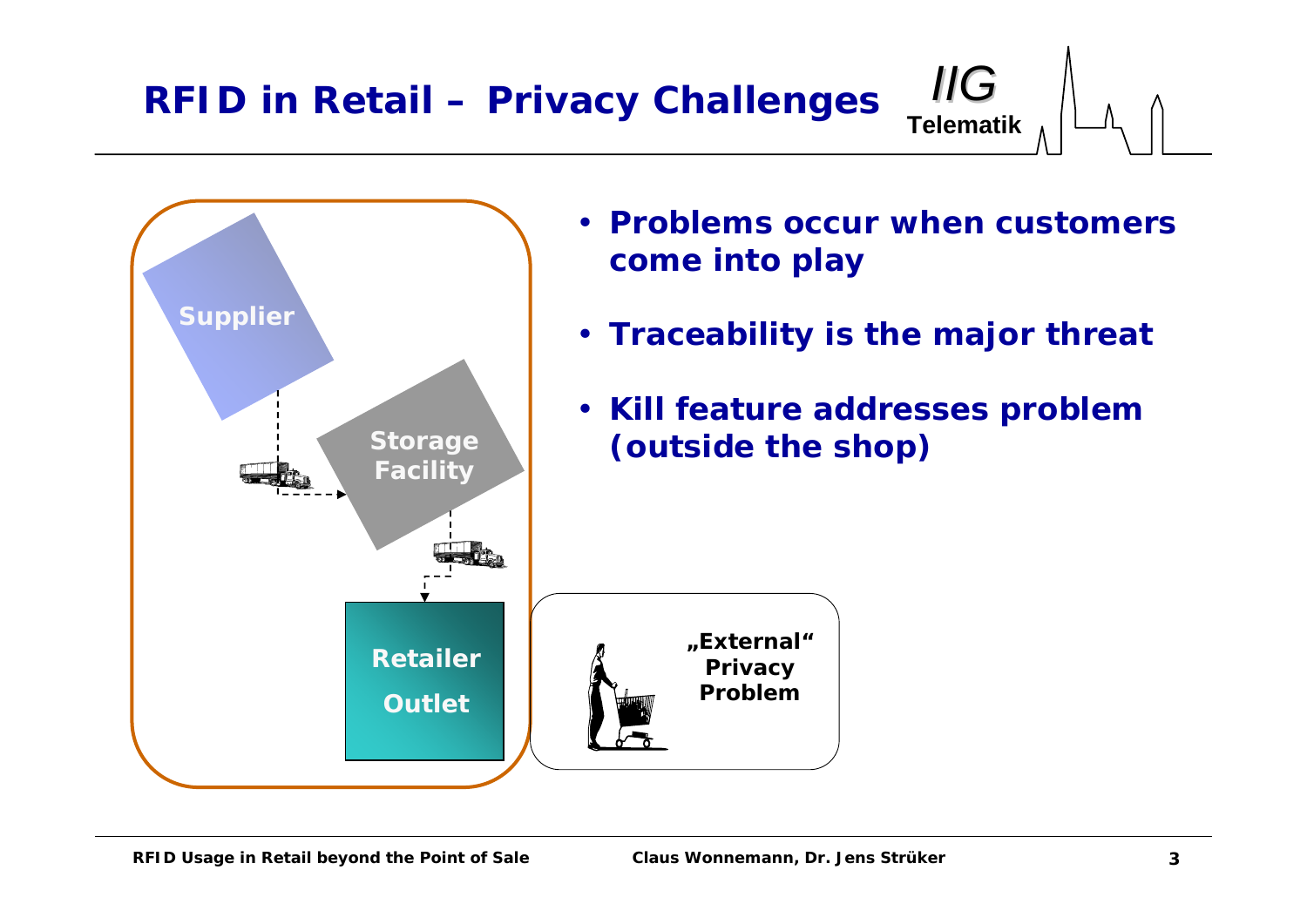**Telematik***IIG*

- **Only mandatory privacy feature in EPC C1G2**
- **Causes tags to self-destruct**
- **Solves privacy problem (in a quite radical way, though)**
- **But: Prohibits use of extended RFID-based services**

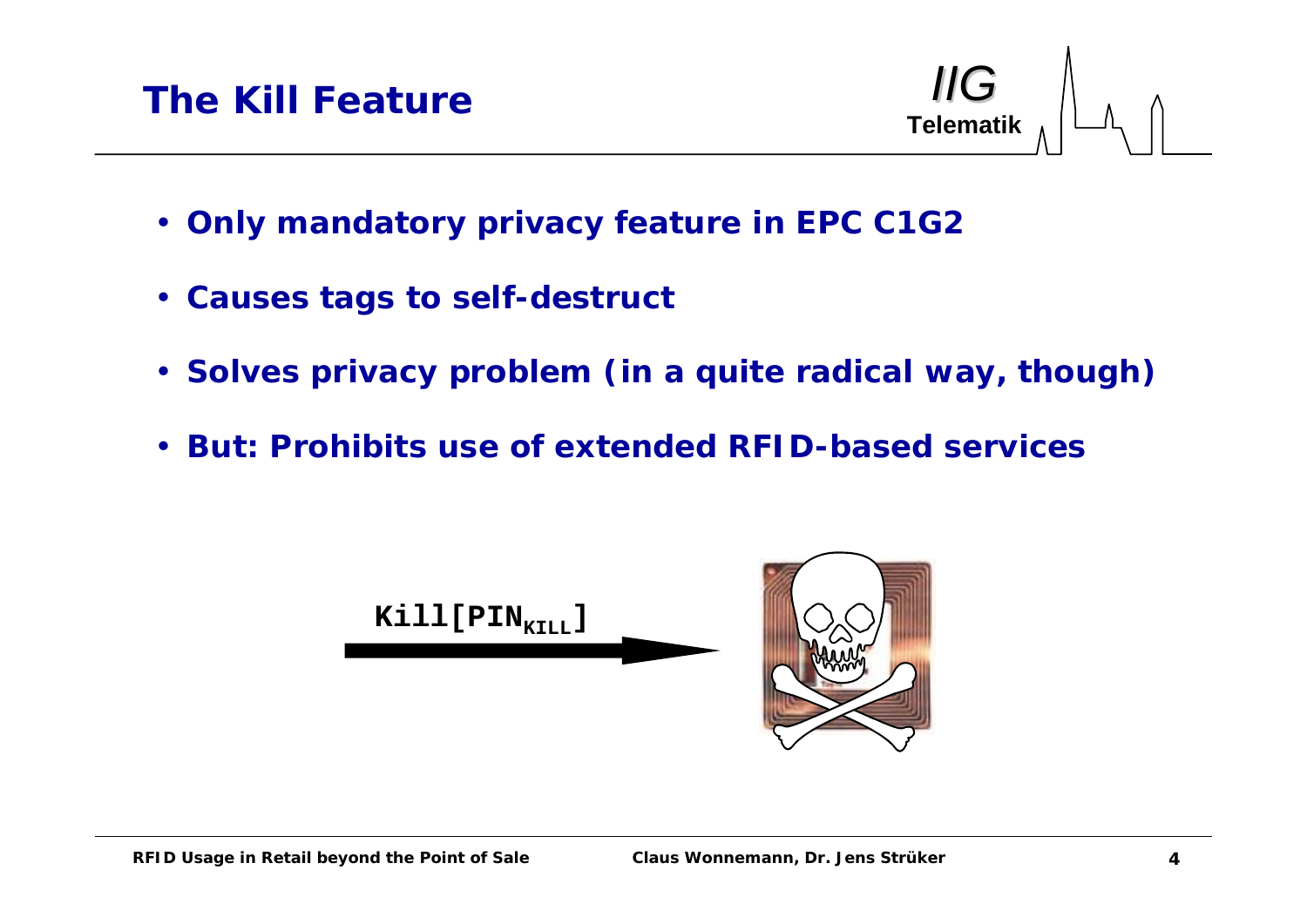### **A Re-Activation Approach**



- **Tags are deactivated at the checkout**
- **Non-Traceability on the way home**
- Re-Activation in a "secure surrounding"

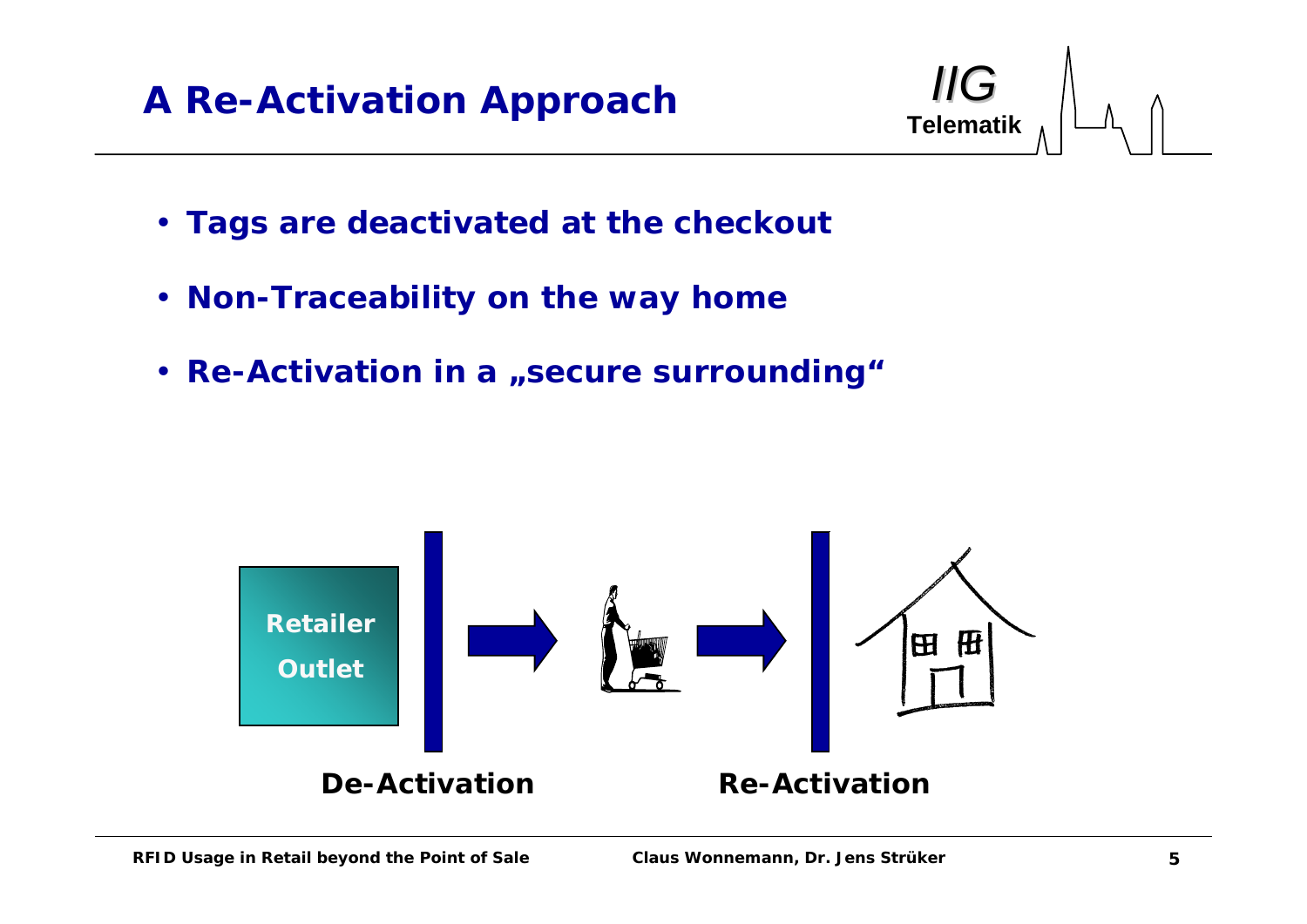

- Activation switch protected by PIN<sub>ACT</sub>
- Value of  $\texttt{PIN}_{\texttt{ACT}}$  is set to customer-chosen value
- Re-Activation through subsequent call  $\texttt{Switch[PIN_{ACT}]}$

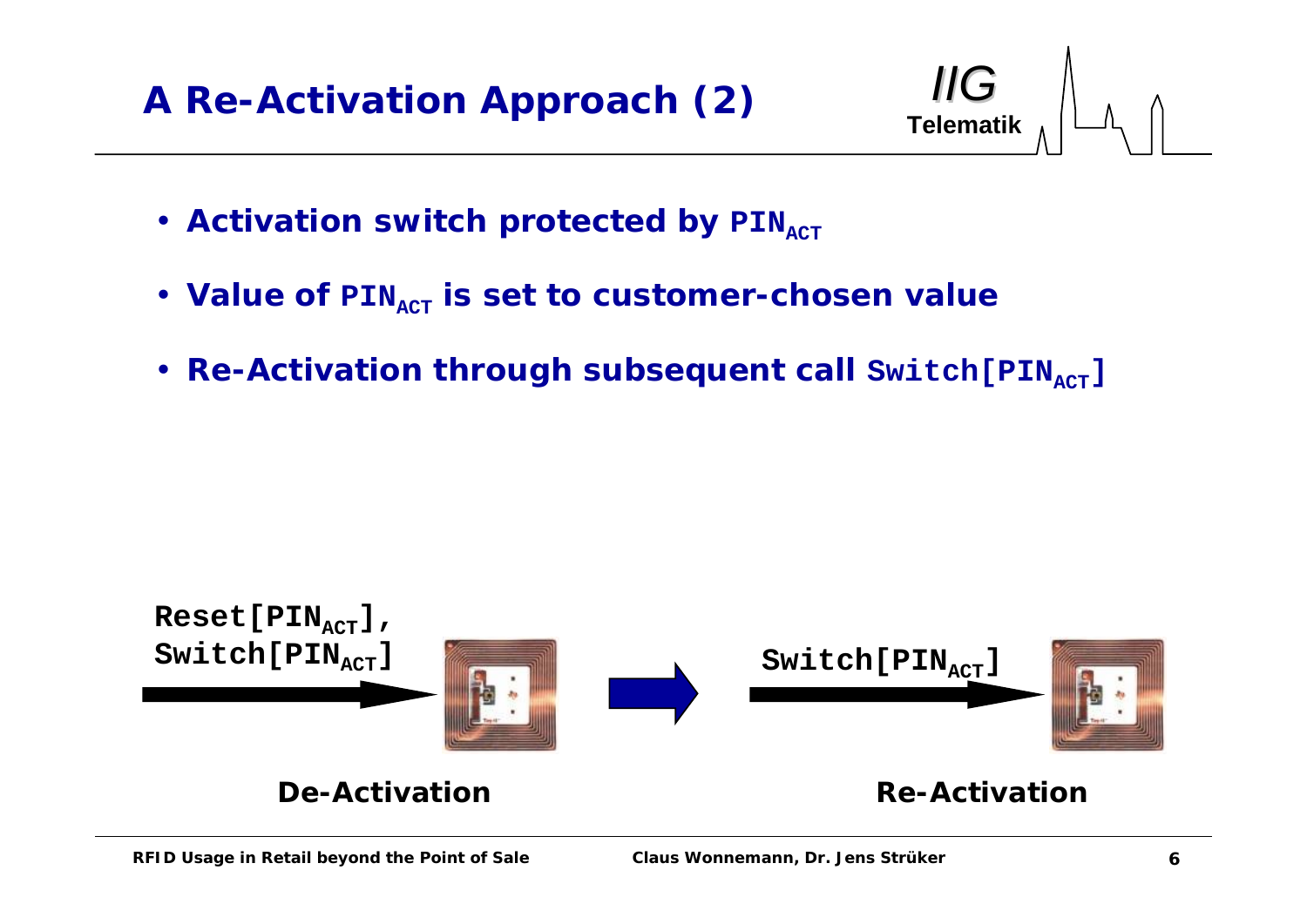

- **Passwords are not secure (Eavesdropping, Side Channel Attacks, ...)**
- **Potential damage in case of broken password has to be minimized**
- PIN<sub>ACT</sub> must be different for each tag!

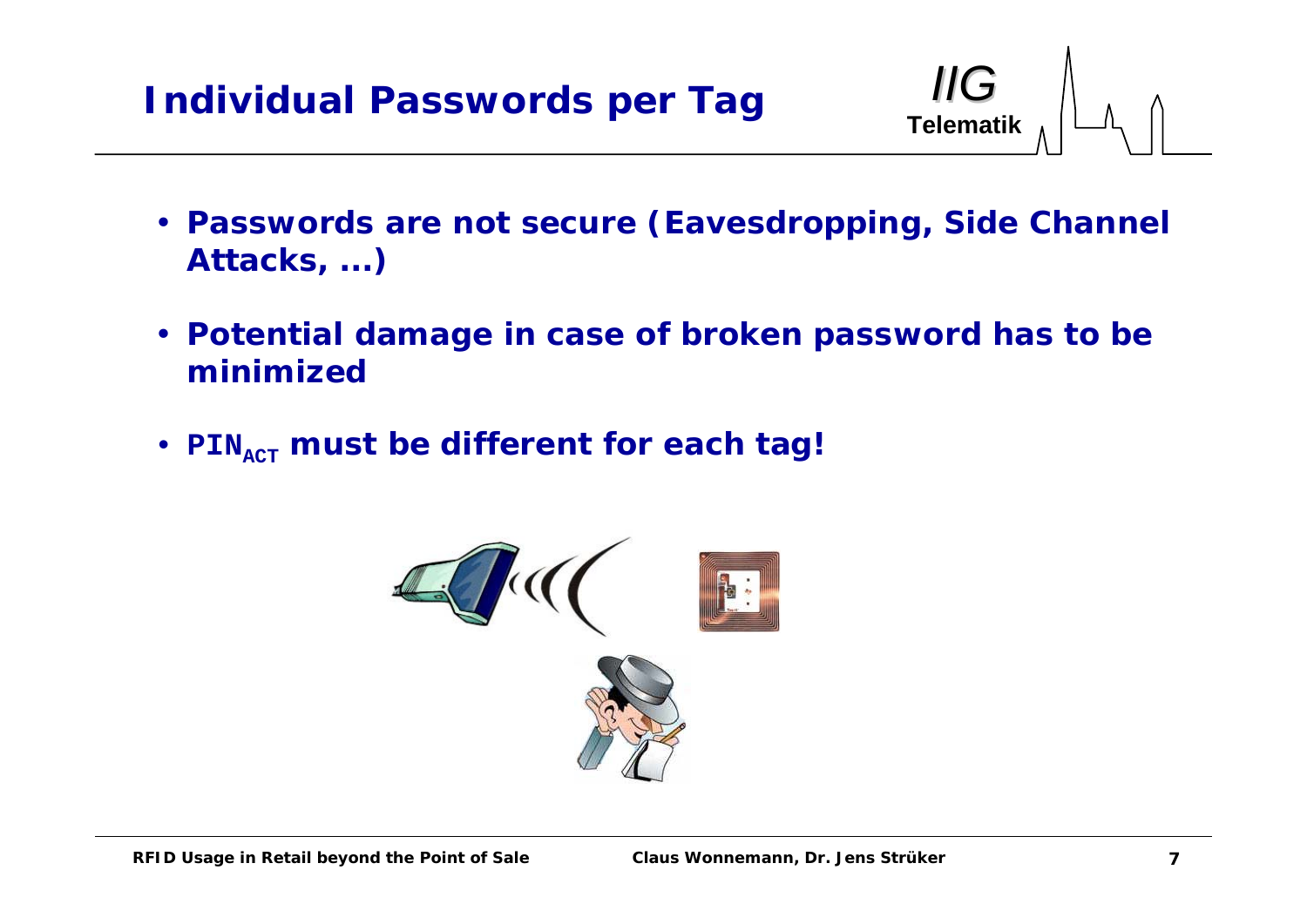#### **Password Generation**





- **Generation of tag passwords from a single secret (PGM)**
- **Secure hash on concatenated string EPC + PGM**
- **Smart Card (e.g. loyalty card) as a generation device**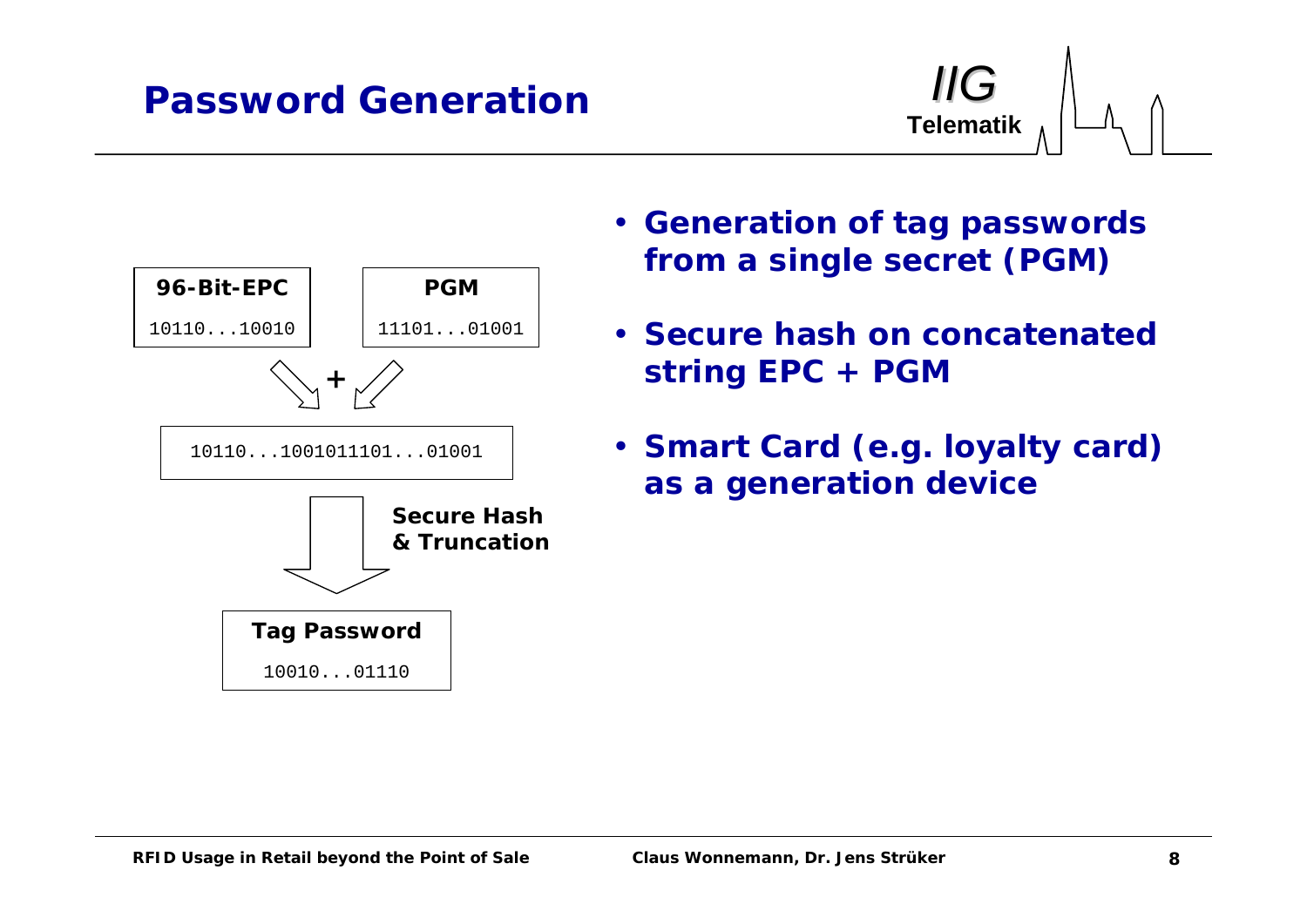**Telematik***IIG*



- **Smart Card stores EPCs of purchased goods**
- **Re-Activation by transmitting passwords**
- **Password management either trough central device or de-centralized**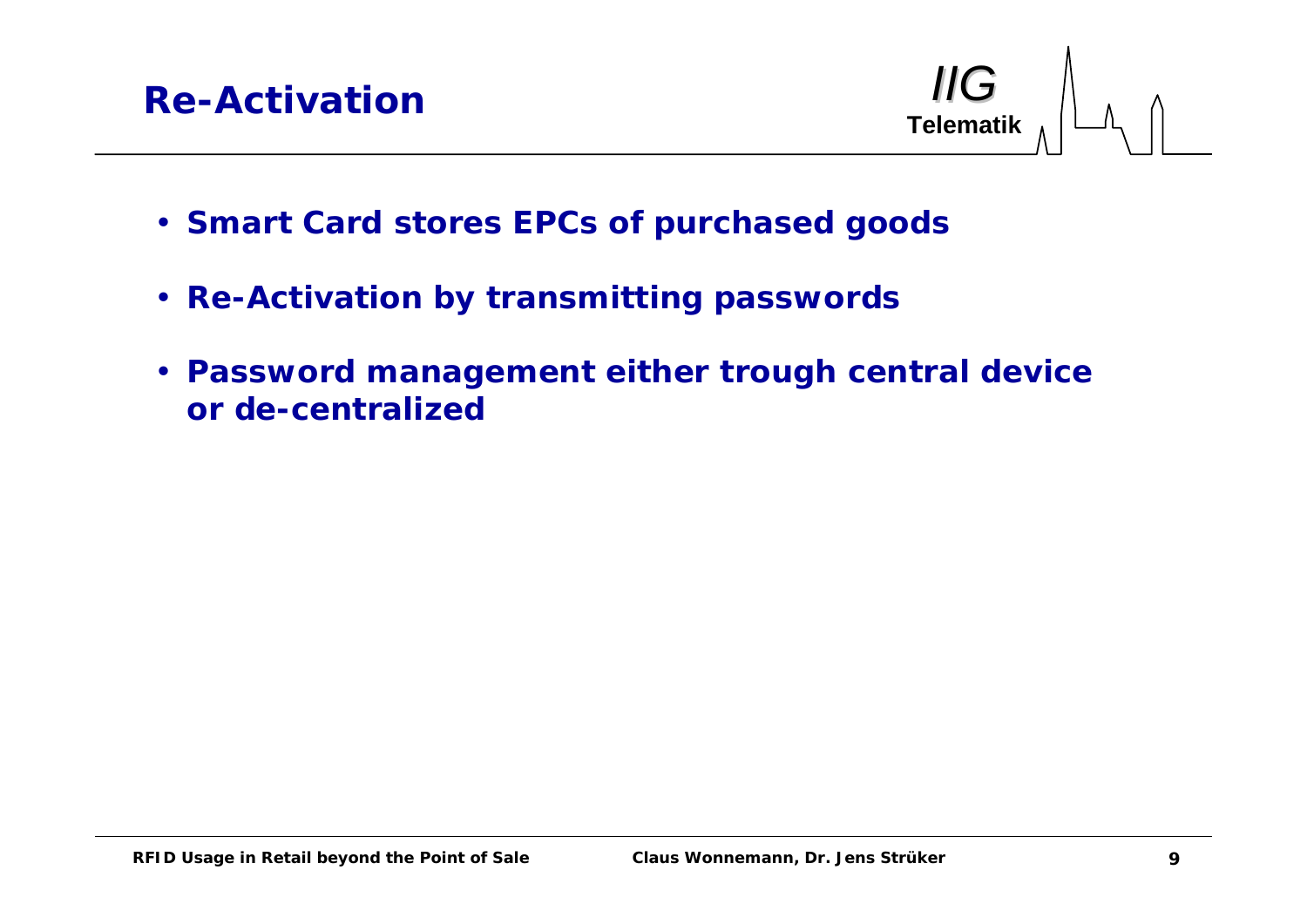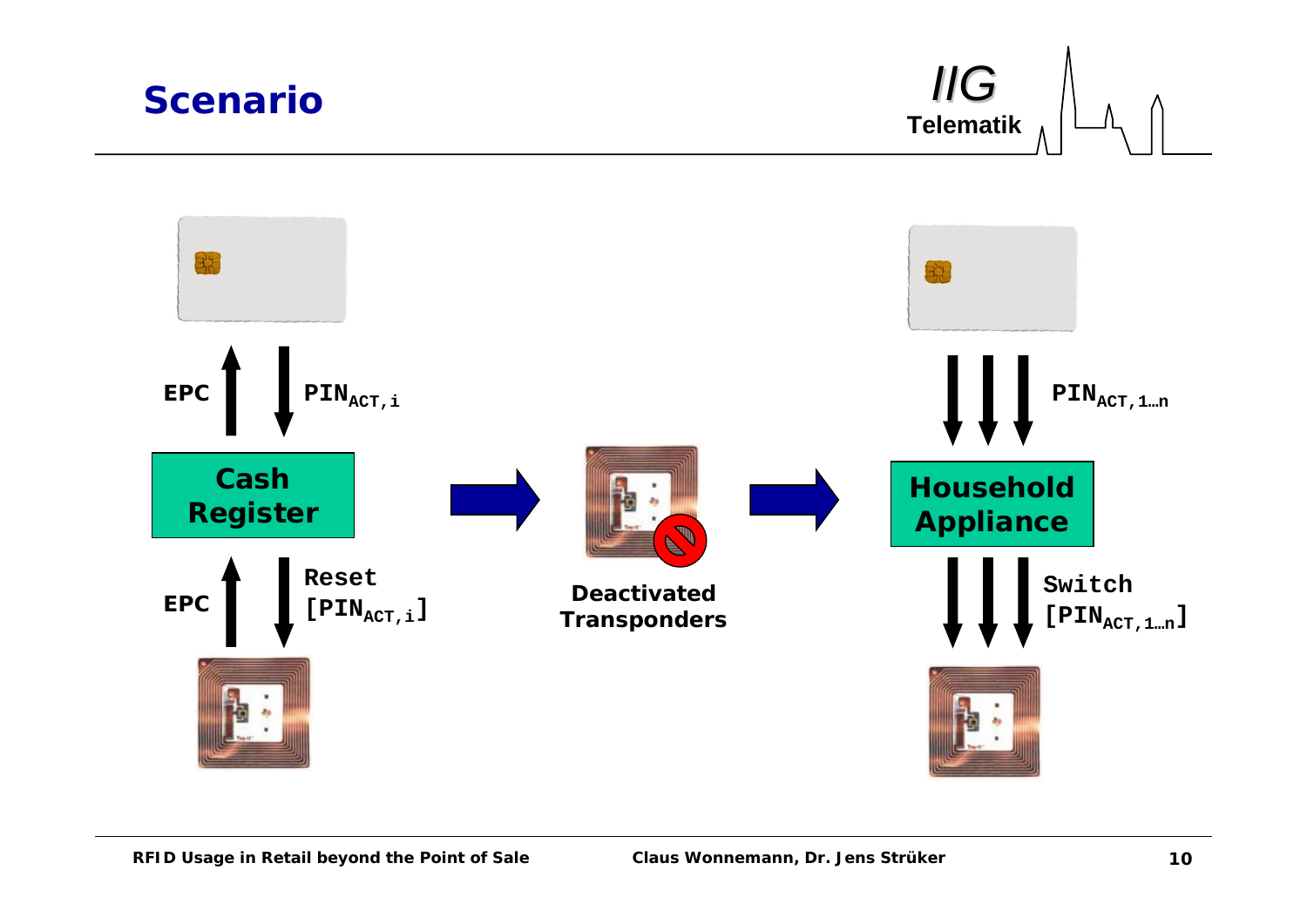

**Telematik**



- **Tags must not be killed to enable extended services**
- **Re-Activation makes tags temporarily untraceable**
- **Individual Passwords balance the trade-off between password security and cost**
- **Password Generation from a single secret makes management feasible**